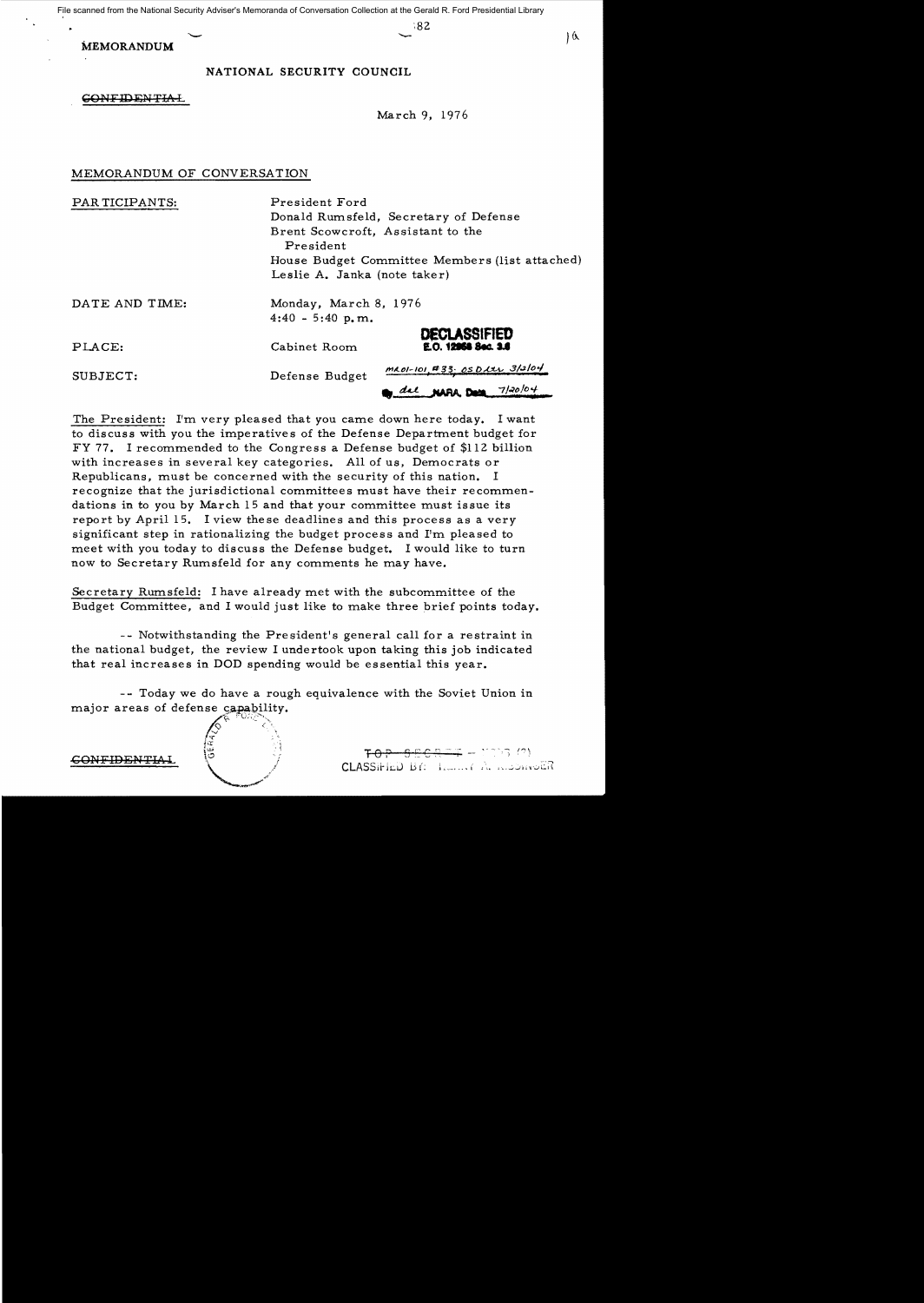- - Our problem is that over a period of time, we have seen a massive power shift, with the USSR becoming a true superpower. It is clear that the Soviets now have a great momentum in defense spending. In contrast our momentum has been to take \$33 billion out of the President's budget requests over the past few years.

**--** The overall strategic balance means that our conventional deterrent must be maintained to restrain any adventurism below the nuclear threshold. We have recognized that the budget cuts taken don't hurt the glamorous things, the big weapons systems. Instead, they hit spare parts, overhauls, training time, and so forth, and these things do seriously affect force readiness and our overall capability.

As we put this year's defense budget together, the President built in three major caveats:

**--** There are \$3 to \$5 billion worth of restraints built in, such as the Pay-Cap, commissary subsidies, and so forth.

- - There will be a need for strategic weapons increases if the SALT talks are not successful.

**--** Increased shipbuilding would be absolutely essential. We now have an NSC study underway on our shipbuilding needs,.

In looking at this year's Defense budget, we must look to the future as well as to the short run impact of our decisions. We cannot allow recent trends to continue and 10 se the rough equivalence we have. We must also counter our own inflationary increases and the strong increases in Soviet defense spending.

The President: In the FY 77 budget we have added \$14 billion in budget authority which works out to about \$8 to \$9 billion in spending levels. The se are big increases but as we look at the picture down the road, these expenditures are absolutely essential. This is not a generous budget. Initially, the JCS carne in and asked for \$122 billion in total obligational authority. We in turn gave DOD tight budget guidelines, but they appealed these guidelines and, in consultation with the Secretary of Defense and the JCS, I added back \$2 billion to reach the level of \$112 billion.

I know that the House Appropriations Committee has corne in at a figure lower than my budget request. The Armed Services Committee, I understand, has come in about \$1 billion over my requested levels. When I looked at the Defense budget, I looked at it from 13 years on the Defense



CONFIDENTIAL

À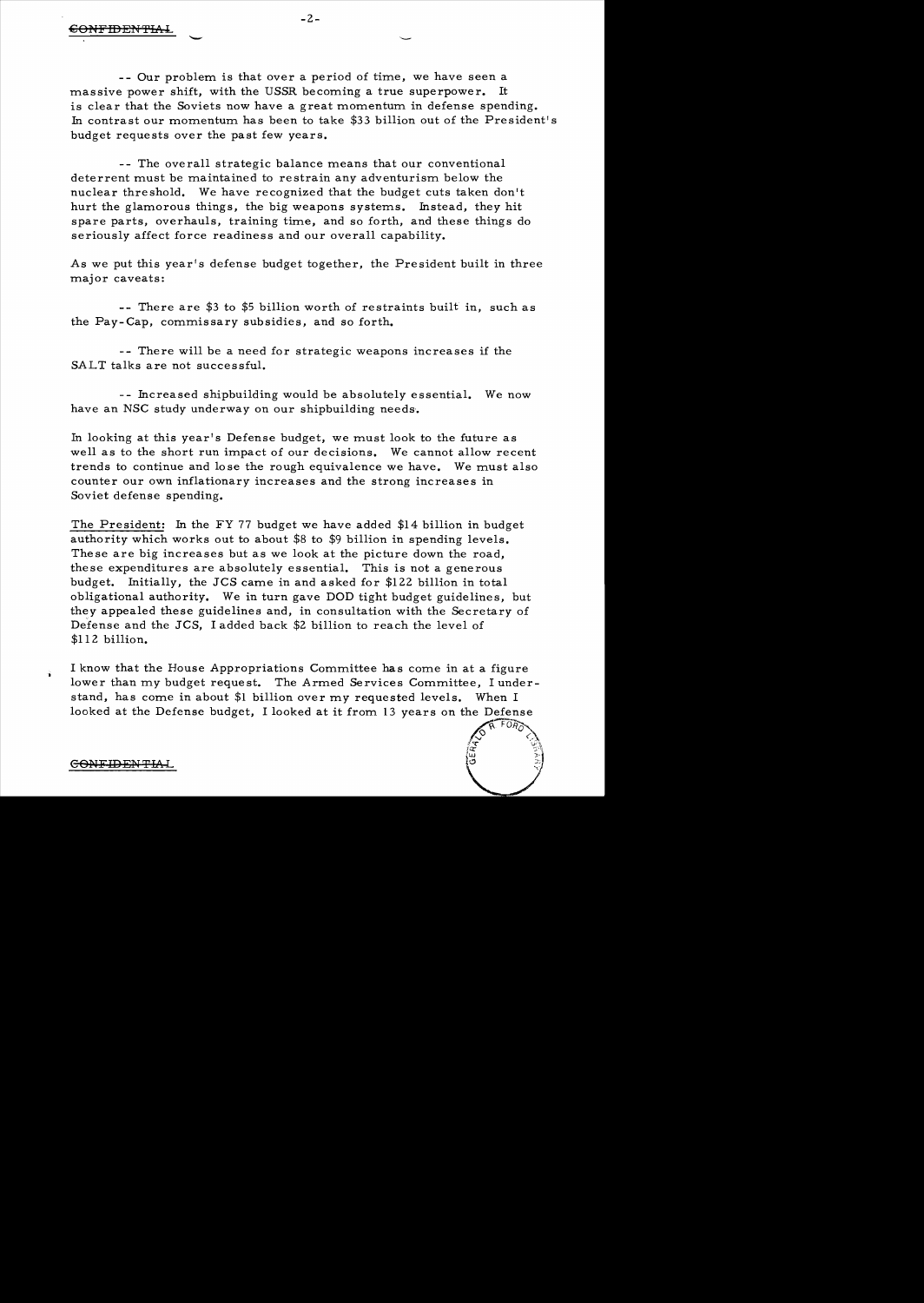-

Appropriations Subcommittee. When I started out the military retirement levels were less than a billion dollars, and now that figure has gone up to over \$8 billion. The depressing fact is that the \$8 billion doesn't give us a dime of readiness or Defense strength.

In another area, we recognize that Congress would not buy the commissary phase out so we have retreated, and we are trying to do the same thing phased over three years. These are essential economies built into our budget request.

Representative Adams: A number of us who are known as liberals now recognize, Mr. President, that domestic programs can no longer be funded out of the DOD budget. On the other hand, we think there are substantial increases in the DOD budget this year that go far beyond the inflation factor. Other areas of the national budget will not get such increases this year. For example, we have had to cut education even below the inflationary levels. These kind of cuts will be neces sary to reduce the budget deficit.

We have to recognize that there was about \$2 billion of real growth in the FY 76 budget. I think a growth of \$7 billion in this year's budget is really too much to swallow, given all the other constraints. We hope we can avoid being locked in now on such items as the B-1, the Trident and shipbuilding. The commitments to future growth in the FY 77 budget are very great.

We also understand that the pay problem is very serious and we want to work with you to avoid it if we can. Nevertheless, we will have major problems giving real increases to DOD with everyone else getting cut this year.

Representative Giaimo: Mr. President, we recognize that this is a critical year which will determine expenditures for the next five years, and the levels we set will have an impact on Soviet and other countries' perceptions of the United States. I have supported the requests for all major .weapons, *systems.* We need a new bomber and the B-1 is also very symbolic of our strategic intentions. However, there are a lot of nonweapons items that don't affect our military strength. I believe we can find significant savings in this area without sending the wrong signal to the world.

Another question I have is do we have to do everything this year? We have to meet our needs but we still must find some savings somewhere. also agree with you on the need for various restraints in the budget but, quite frankly, many cannot buy such cuts and I think you're going to. some of them.

> 'f'  $f_{\rm eff}$

### CONFIDENTIA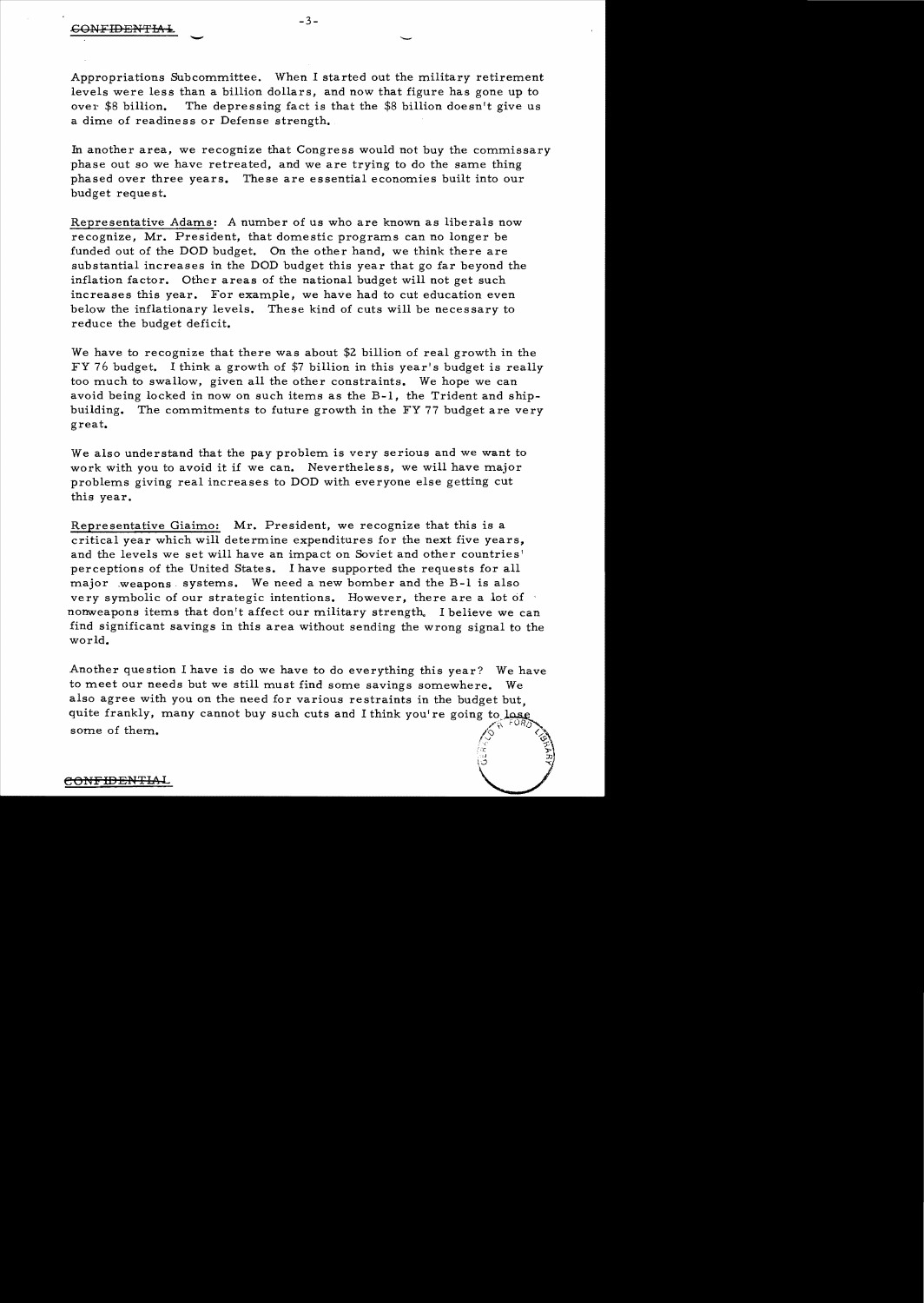$\overline{\phantom{a}}$ 

The President: Well, for example, the Navy Reserve training program is totally unjustified. My brother is a Reservist and I can tell you it is a sorry operation. Those Reservists would be absolutely no help if war carne. Nevertheless, I understand the lobbying pressure you are under.

Representative Giaimo: I think the public does not want to see big defense cuts this year, and in light of this, I suspect that we are seeing the Defense Department picking up in this year various categories of expenditures to ride this wave of interest.

The President: I remember how we always tried to cut maintenance and operation, but let me tell you that when you cut steaming time and flying time, you inevitably cut into readiness. There comes a point where you just can't trade away anything more.

Secretary Rumsfeld: That's absolutely right. For example, this budget only provides for 25 percent of the needed ship overhauls. As I see it, the risk we run is cutting into our deterrence capability below the strategic level. These cuts in our readiness have the effect of lowering the nuclear threshold.

Representative Latta: I just came from a secret briefing by  $DIA$  on the Soviet defense spending momentum. It was both a very impres sive briefing and it was very frightening. It is clear that now is the time we have to catch up. There's very little we can do to cut much from this budget. I would say that the hearings we fve held this year are the best ever. DOD and JCS have done a very fine job. It is my belief that we are now paying for letting DOD budgets take a backseat for too long.

Secretary Rumsfeld: We've offered that DIA briefing to every Member of Congress. It discusses only the Soviet effort, however, in showing the tremendous momentum of Soviet programs. There is also a briefing by Malcolm Currie on an out-year comparison of U. S. -Soviet capabilities based on current R&D expenditures.

Representative Gibbons: I support the restraints you have proposed, Mr. President. Have you seen the research done by Charles Schultz up at Brookings? He has some very interesting figures on GNP, which show how we have cut into DOD for domestic programs. Nevertheless, I am concerned about the vulnerability of such major weapons as the B-1 and aircraft carriers. It seems to me that we ought to develop some alternative like the cruise missile since flying the B-1 into the Soviet air defenses would simply be suicidal today.

CONFIDENTIAL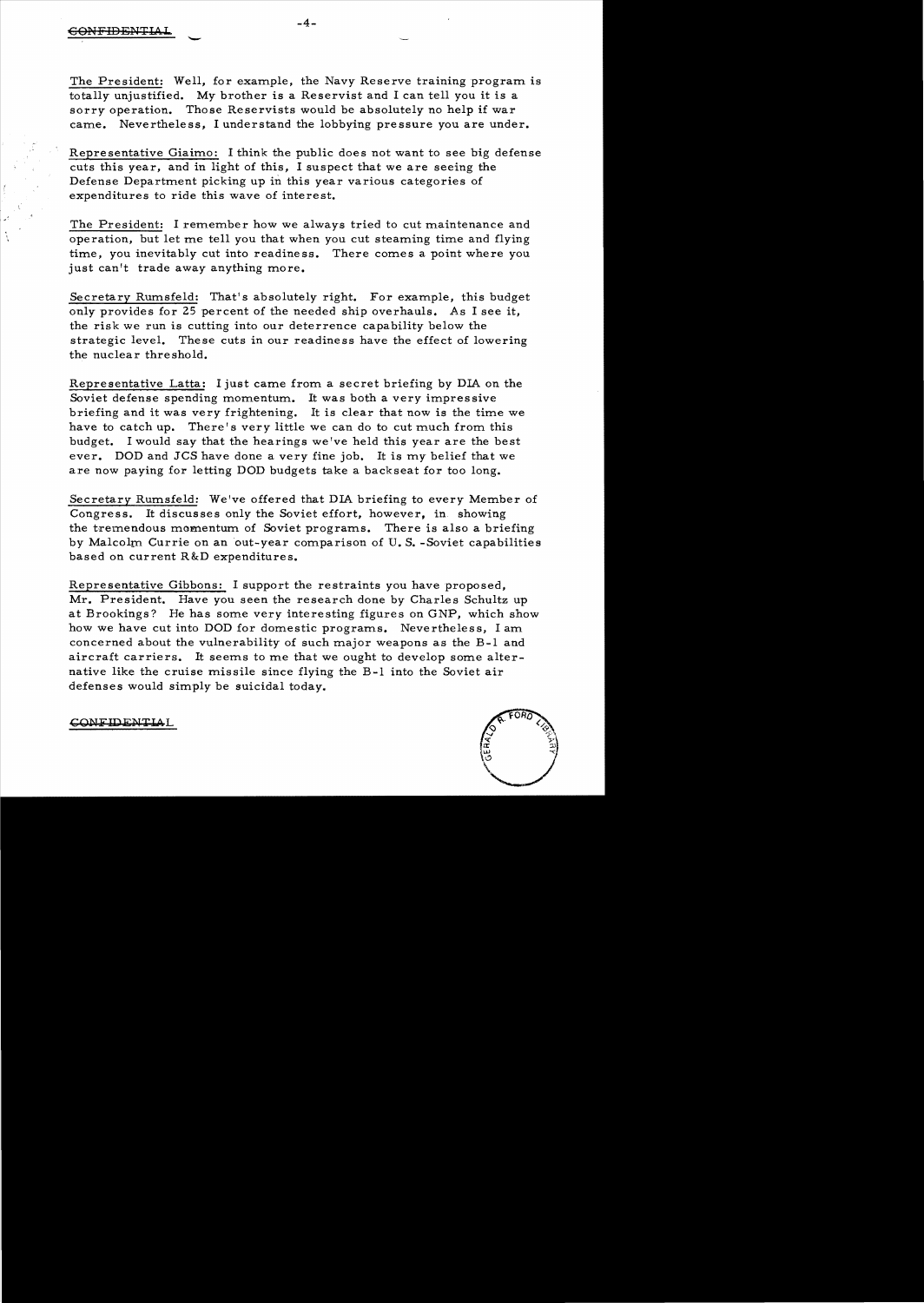The President: Let me say that in my view the B-1 is viable only with air-launched cruise missiles.

Representative Gibbons: I simply don't see how our big carriers are going to survive in modern war. I am also very concerned about the high pay of federal employees. I believe that we've gone beyond the level of comparability. I also wish that we could delay buying the B-1 to further examine the cruise missile option.

The President: The cruise missile is a very important and impressive weapon but we have to recognize that it is only subsonic. It is not a replacement for the ballistic missile. The cruise missile would take 12 hours to reach the Soviet Union and cannot replace a ballistic missile which only takes 30 minutes. The cruise missile has many desirable aspects and we will continue to push it very actively.

Representative Leggett: I have been known as a liberal, a term which we are today calling progressive, but I think that we cannot any longer take from DOD to spend on domestic programs. In fact, Mr. President, your budget may represent the "dove" position this year. Frankly, however, we do have real reservations on the great escalation of R&D programs. It will be difficult to make reductions, but I think the votes are there to eliminate the B-l.

Representative Cederberg: What we have going on now is a process where all of the subcommittees are coming in with budget figures set very high to protect against the cuts they expect the budget committee to make.

The President: Do you set levels by programs or by lump sums?

Repre sentative Adams: Basically, by the lump sum approach but we still do identify major issues within those sums. (Representative Adams explained to the President how the committee budget resolution is drafted in the committee to avoid line item budgeting.) After the current budget resolution is set, we then allocate to the various committees overall levels which they divide up into specific programs.

Secretary Rumsfeld: The budget restraints are very important this year because of their cost avoidance impact over the next few years. As you know, the President is also allowing us to move ahead on base realignments this year. We must do this in order to bring our base structure in line with our modern budget. The President did not put dollars or people into this year's budget. So if we cannot carry out our base realignment, we will have to find the dollars in some other programs.



## GONFIDENTIAL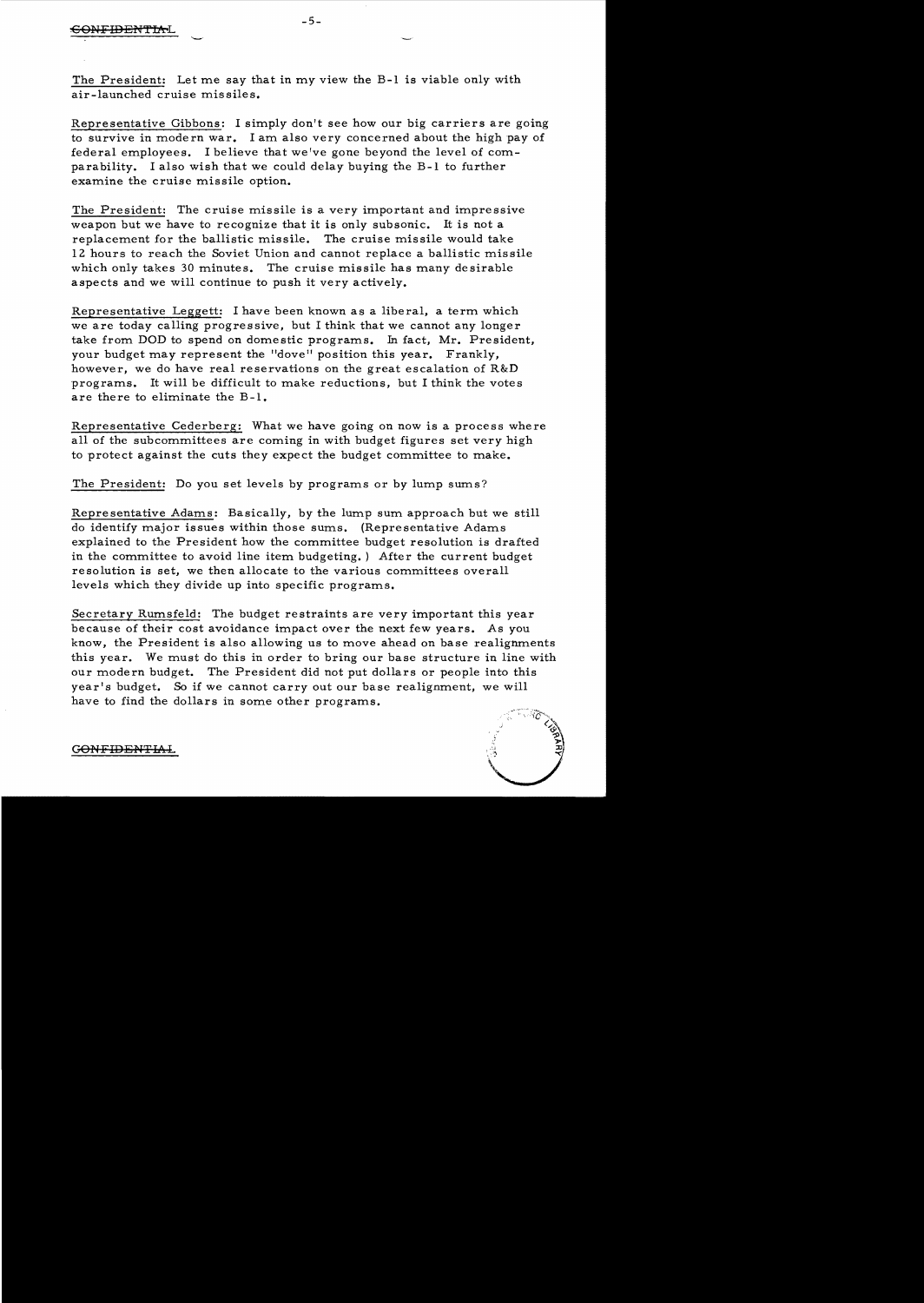-

Representative O'Neill: I am confident the President will not cut Massachusetts facilities like his predecessor tried to do solely on the basis of philosophical grounds.

Mr. President, I believe we need our sophisticated weapons systems. We also need a structure to fight a conventional war, but the Reserves are just a big joke. Therefore, I tend to vote for sophisticated weapons as our best means of deterrence. Nevertheless, I am concerned because in your overall budget, Mr. President, you came in with far more than normal growth for DOD. This means that we will clearly have problems on the floor. Your budget of \$395 billion is simply too low. It is sure to kick off a recession.

The President: What we really believe and what we want to do is to urge you to take a very hard look as it's what the jurisdictional committees recommended to you. I hope you can accept their levels.

Representative Ashley: You can see, Mr. President, that most of us do not have an ax out for the DOD budget. Our concern is that a \$395 billion budget can lead us back into recession. You are asking a lot of us to accept your DOD increases within your strict \$395 billion budget ceiling.

The President: But don't overlook that we did add growth to education and housing. The point of this meeting today is to make sure we get a fair shake on an increased DOD budget.

Representative Gibbons: I strongly feel that we ought to pull out the DOD retirement fund into a separate category since it distorts the true picture of DOD spending.

Representative Conable: One major problem is that this DOD budget requires a lot of explaining and you know the rule is that if you have to, explain it, people won't buy it. We need to maintain a strong dialogue  $\mathbb{E}$ on Defense issues to maintain public support for Defense. You cannot  $\vec{\ddot{\theta}}$  and  $\vec{\ddot{\theta}}$ requires a lot of explaining and you know the rule is that if you have to  $\frac{1}{2}$ <br>explain it, people won't buy it. We need to maintain a strong dialogue.<br>on Defense issues to maintain public support for Defense. You cann

The President: we are scheduling a series of meetings where I will be speaking to Republicans and Democrats because I believe we are coming to a critical crossroads on our defense posture. The decisions we make this year carry great risks for whoever is President four or five years from now.

Representative Conable: We need to keep a flexible response capability in order to avoid a nuclear response on every issue. We can overlook this fact only to our detriment. Cutting conventional capabilities makes us only more and more dependent on a nuclear response.

### CONFIDENTIAL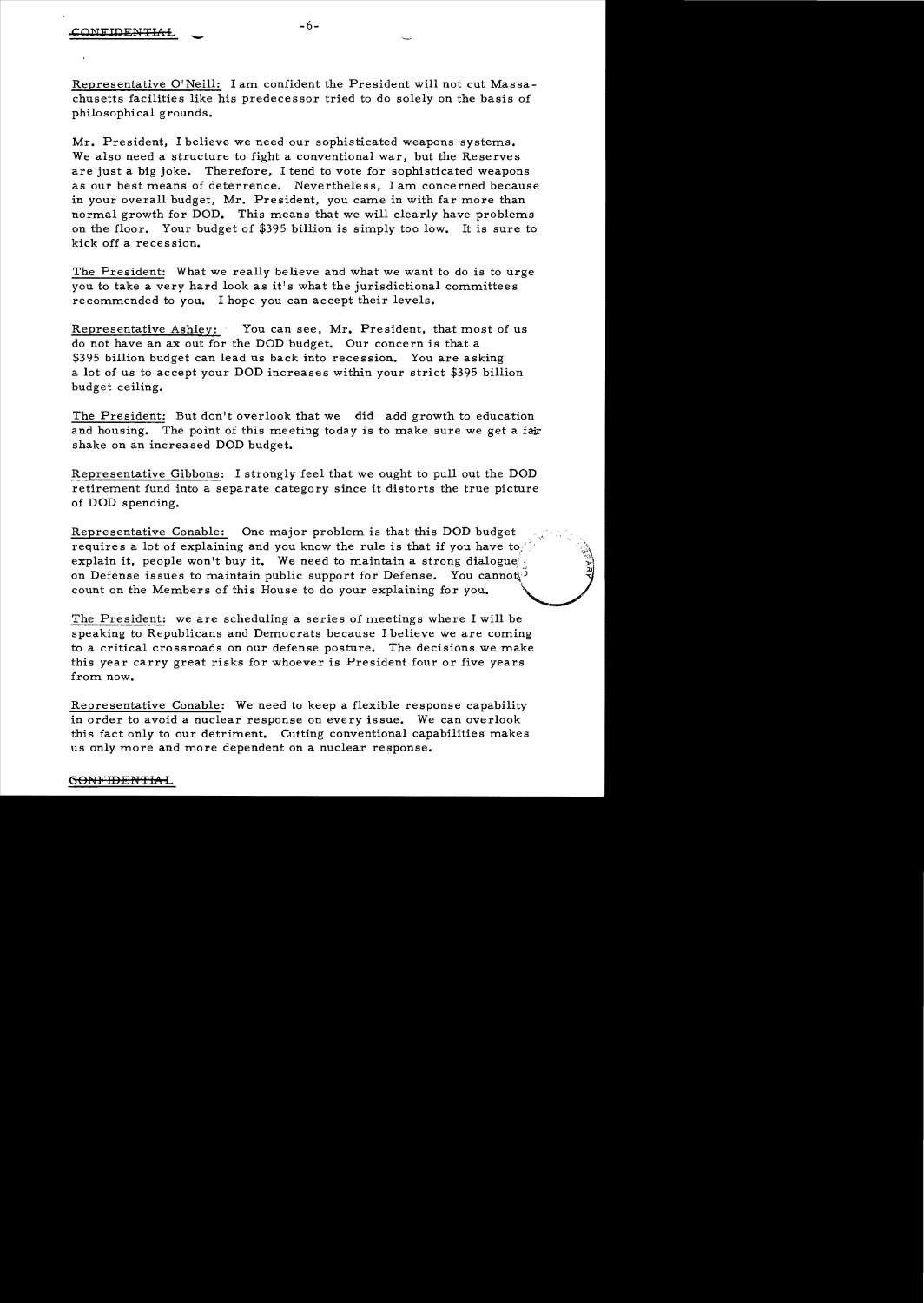The President: Let me give you an illustration although I cannot be very specific about the details of the incident. Not long ago we were faced with a decision to use a certain ship in a particular operation. Don Rumsfeld spoke up and said the cost of using the ship would be very great. I decided to do it anyway but when we have to consider the cost factors involved in doing something, it frankly scares me that we are getting awfully thin. It cannot be good for this country to make military decisions on the basis of the dollars involved.

Thank you all for coming. I think this discussion was very helpful to all of us. I will be looking for your support this year.

### **CONFIDENTIAL**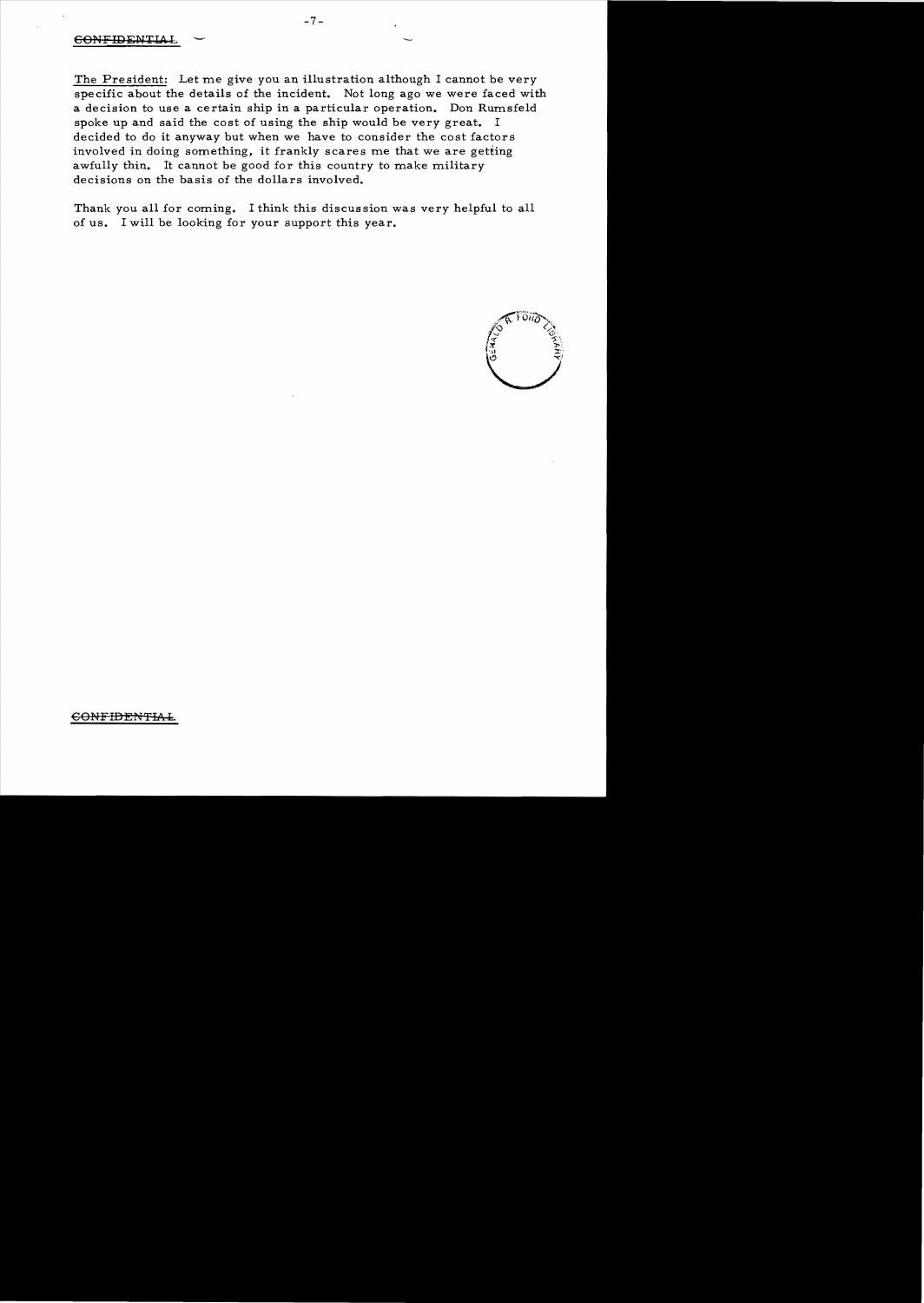## March 8, 1976

#### MEMORANDUM FOR:

RUSSELL ARMENTROUT

FROM:

MAX FRIEDERSDORF

SUBJECT:

Place Cards

Russ, I need by 3:30 p.m. today, place cards like the one attached for:

Chairman Adams I Congressman O'Neill<sup>1</sup>  $\mathbf{u}$ Wright  $24$  $\mathbf{u}$ Ashley 2  $\bullet$ Giaimo<sub>9</sub>  $-$ Smith  $2^2$ Ħ  $\mathbf{u}$  $\leftrightarrow$  ara  $\%$  $\ddot{\phantom{0}}$  $Leggett5$ Mitchell<sup>17</sup> n n Burleson &  $\mathbf{R}$ Landrum<sup>1</sup>3  $\mathbf{u}$ Gibbons 10 " WOMAN Mink 16  $\pmb{u}$  $\mathsf{\textbf{.Stokes}}$  23  $\pmb{\Theta}$ Derrick  $\mathcal{C}$ Congresswoman Holtzman(Z llolt II  $\mathbf{u}$ Congressman Latta Cederberg5  $^{\bullet}$ ŧ,  $-$ Schneebeli 20  $\mathbf{u}$ Broyhill 3  $\ddot{\mathbf{u}}$  $C1$ awson $\varphi$  $\mathbf{R}$ - Shriver 21 Ħ  $Conable 7$ 

Secretary Rumsfeld Assistant Secretary Brehm Hr. Marsh General Scowcroft Mr. O'Neill Mr. Ogilvic Mr. Friedersdorf Mr. Wolthuis

Many thanks.



۱D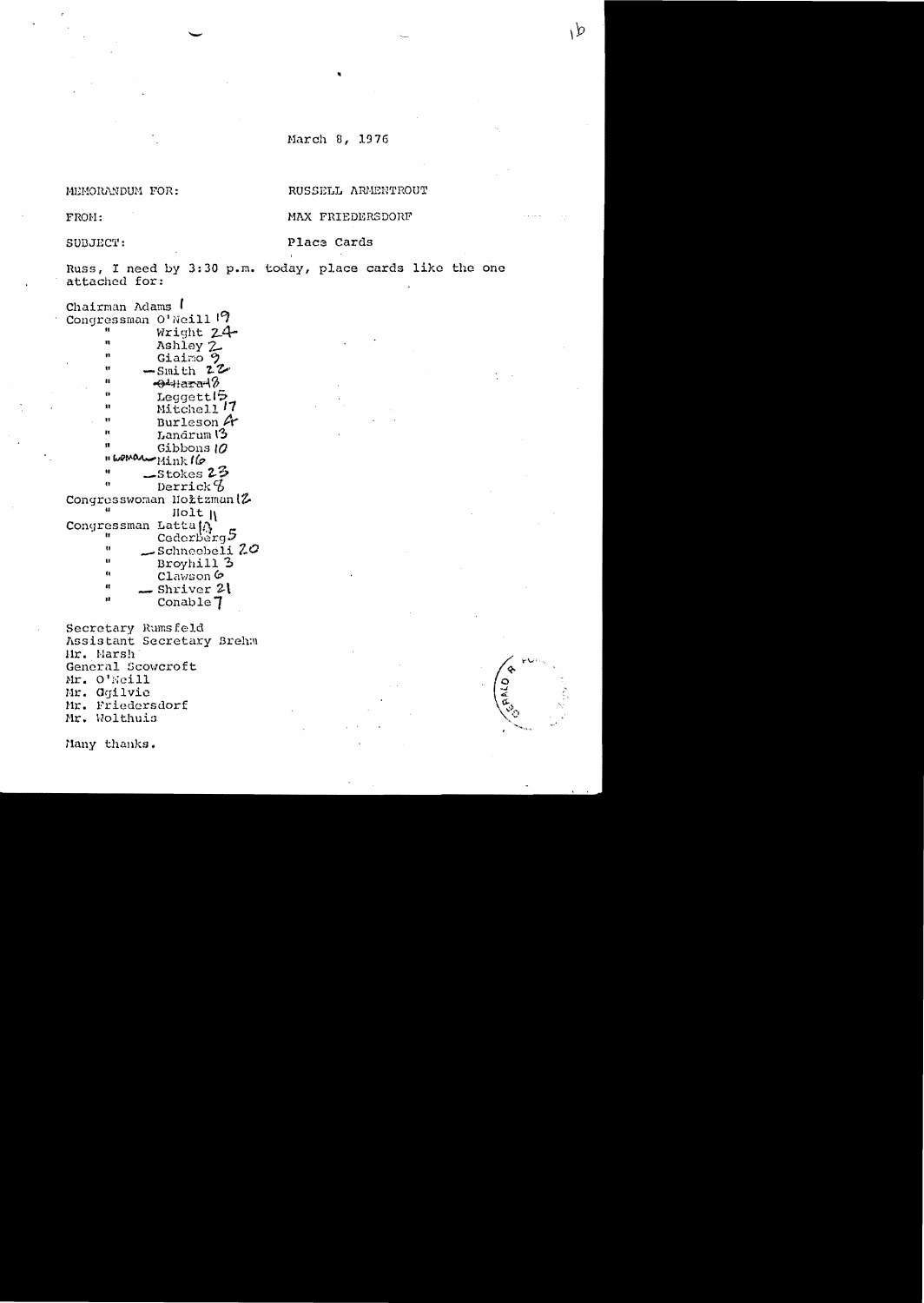



## NATIONAL SECURITY COUNCIL

CONFIDENTIAL CONFIDENTIAL CONFIDENTIAL ATTACHMENT March 9, 1976

MEMORANDUM FOR: BRENT SCOWCROFT

FROM: LES JANKA

SUBJECT: Meeting with House Budget Committee, Monday, March 8, 1976

Attached for your review is a Memorandum of Conversation drawn from my notes of the President's meeting with members of the House Budget Committee on the Defense Budget on Monday, March 8, 1976.

RECOMMENDA TION:

That you review and approve the Memcon at Tab A.

~APPROVE

DISAPPROVE